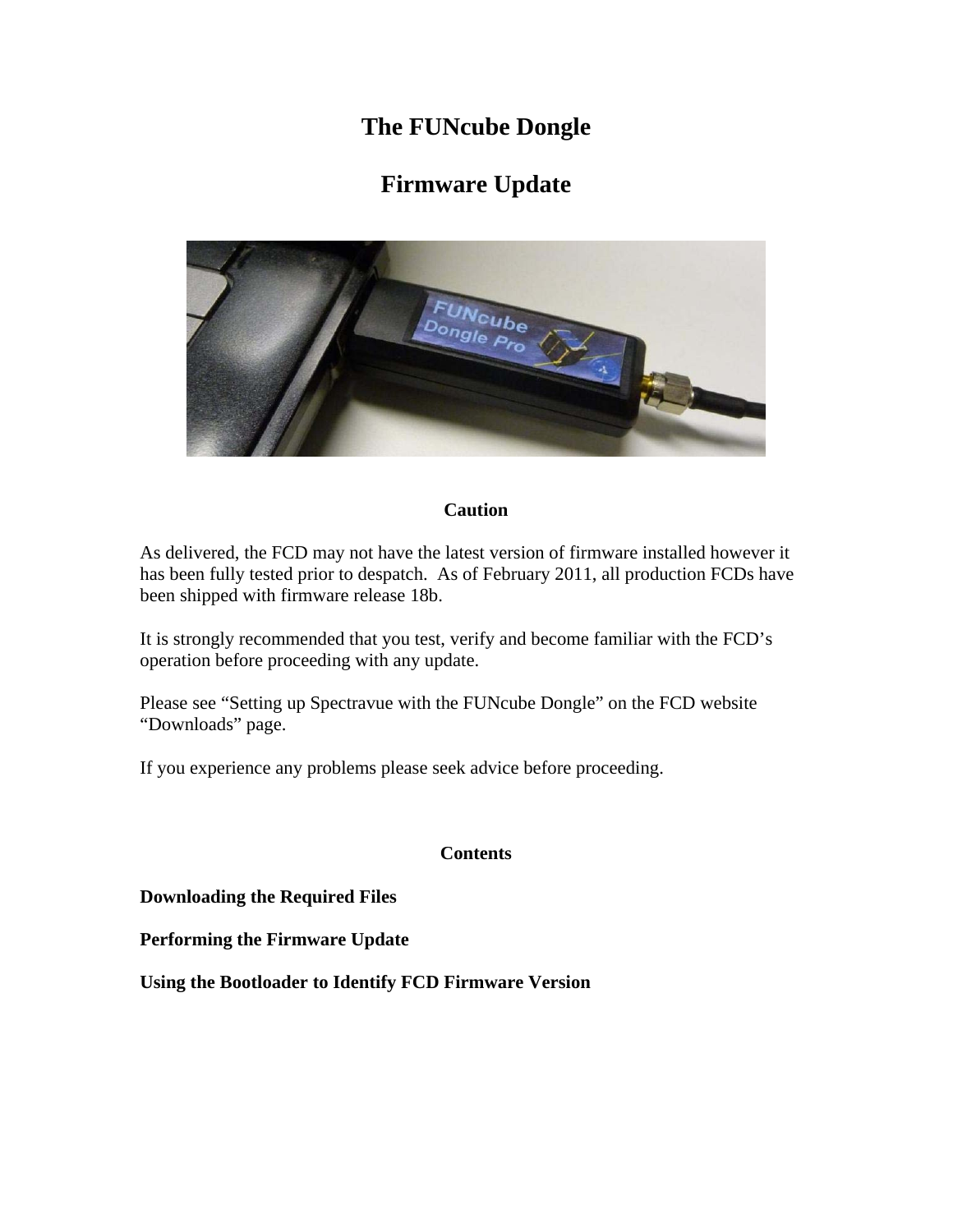#### **Downloading the Required Files**

We will assume that a new folder called "FCD" has been created on your PC to contain the files required to perform the update and that we are updating to firmware version 18f.

Download the following files from the FCD website to your new folder:

"Windows fully functional front end" - File name: FCHid003.zip "Boot loader with source code" - File name: FCHIDBL001.zip

FCHid003.zip contains only one file – "FCHid.exe". Extract this file.

FCHIDBL001.zip contains a number of files. The only one required is "FCHIDBL.exe". Extract this file.

The two zip files can now be deleted if you wish.

Download the firmware binary file from the FCD website to your folder:

"Firmware v18f (New!)" - File name: export18f.bin

Note: The method for doing this may vary between Browsers. Internet Explorer will open a "File Download" menu window. FireFox will open the file and you must select "Save Page As" from the "File" menu.

Having completed these steps the contents of your folder should appear as shown below.

| FCD                                                                    |                                                                       |                                   |
|------------------------------------------------------------------------|-----------------------------------------------------------------------|-----------------------------------|
| Edit<br>File<br>Favorites<br>View                                      | Tools<br>Help                                                         | <b>A</b>                          |
| $\bigodot$ Back $\cdot$ $\bigodot$ $\cdot$ $\bigodot$                  | Search <b>Folders</b><br>$\blacksquare$                               |                                   |
| Address <b>C</b> C:\FCD                                                |                                                                       | Go<br>$\checkmark$                |
| <b>File and Folder Tasks</b>                                           | $\overline{\phantom{a}}$<br>×<br>FCHid<br>Application                 | <br><b>FCHIDBL</b><br>Application |
| <b>Other Places</b>                                                    | $\approx$<br>export18f<br>$\overline{\phantom{a}}$<br><b>BIN File</b> |                                   |
| <b>Details</b>                                                         | H<br>96 KB<br>$\approx$                                               |                                   |
| <b>FCD</b><br>File Folder<br>Date Modified: 26 February<br>2011, 13:08 |                                                                       |                                   |
|                                                                        |                                                                       |                                   |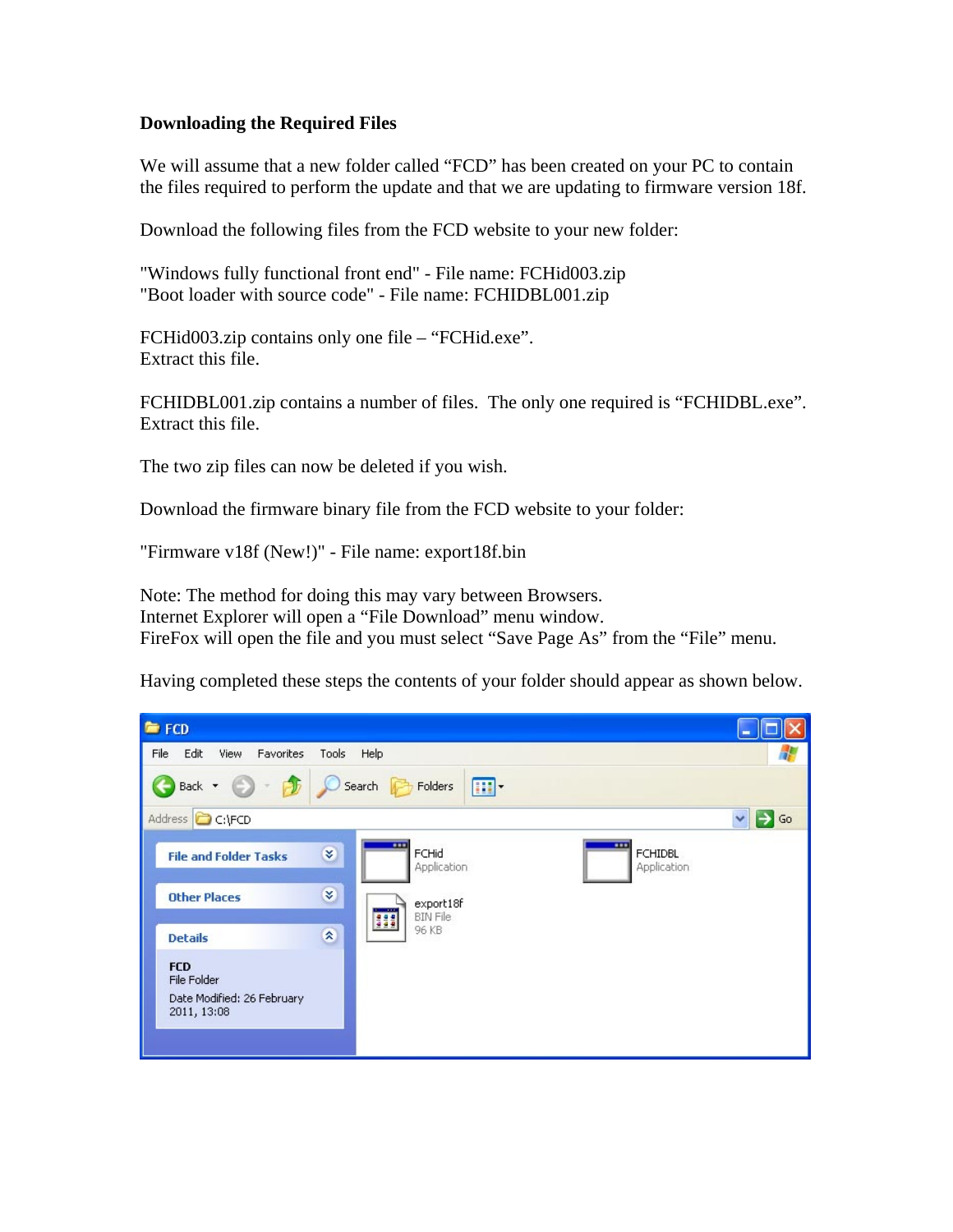### **Performing the Firmware Update**

Connect the FCD to your PC and run FCHid.

To confirm correct operation enter a frequency of 100000, click on "Set frequency" and ensure that the response appears as shown.

| <b>FUNcube Dongle Frequency Control</b>                                                                                       |                                                                                            |                                                                                                                                                                          | $\boldsymbol{\times}$                                                                      |
|-------------------------------------------------------------------------------------------------------------------------------|--------------------------------------------------------------------------------------------|--------------------------------------------------------------------------------------------------------------------------------------------------------------------------|--------------------------------------------------------------------------------------------|
| 100000<br>kHz                                                                                                                 | Frequency correction<br>999885 0/000,000                                                   | HIDOpen of Vid 04d8&Pid fb56 returns 1<br>Success, FCD found.<br><b>HIDReadRegister returns 1</b><br>Success, FCD read register, value: 0<br>Success, FCD frequency set. | Set frequency<br>Exit<br>Reset to bootloader                                               |
| Mixer<br><b>RF</b> Filter<br>Filter<br>$\approx$<br>$\approx$<br>RF<br>LNA                                                    | IF RC<br>Filter<br>$\approx$<br>旧<br>Amp 1                                                 | IF Filter<br>$\sim$<br>IF<br>IF<br>IF<br>Amp <sub>2</sub><br>Amp 3<br>Amp 4                                                                                              | F<br>Amp 6<br>Amp 5                                                                        |
| LNA Gain<br><b>RF</b> Filter<br>Mixer filter<br>Mixer gain<br>268MHz LPF a - 12dB<br>$+20.0$ dB<br>$\bullet$ 1.9MHz $\bullet$ | IF gain 1<br>IF RC filter<br>$+6dB$<br>$\overline{\phantom{a}}$<br>$1.0$ MHz $\rightarrow$ | IF gain 2<br>IF gain 3<br>IF gain 4<br>IF filter<br>OdB<br>2.15MHz<br>$\blacktriangleright$ 0dB<br>$-$ 0dB<br>$\overline{\phantom{a}}$                                   | IF gain 5<br>IF gain 6<br>$+3dB$<br>$\blacktriangleright$ +3dB<br>$\overline{\phantom{a}}$ |
| LNA enhance<br>Band<br><b>Bias current</b><br>loff<br>11 V/U band v<br>VHF II<br>$\mathbb{R}$                                 | IF gain mode<br>Linearity<br>$\blacktriangledown$                                          | <b>Defaults</b>                                                                                                                                                          | Read device<br>Write device                                                                |

Click on "Reset to Bootloader". The information should change as shown.

| <b>FUNcube Dongle Frequency Control</b>                                                                                                                     |                                                                                           |                                                                                                                                                            | $\overline{\mathsf{x}}$                                                                       |
|-------------------------------------------------------------------------------------------------------------------------------------------------------------|-------------------------------------------------------------------------------------------|------------------------------------------------------------------------------------------------------------------------------------------------------------|-----------------------------------------------------------------------------------------------|
| 100000<br>kHz                                                                                                                                               | Frequency correction<br>999885<br>0/000.000                                               | HIDOpen of Vid 04d8&Pid fb56 returns 1<br>Success, FCD found.<br><b>HIDReset returns 1</b><br>Success, FCD reset to bootloader.                            | Set frequency<br>Exit<br>Reset to bootloader                                                  |
| Mixer<br>RF Filter<br>Filter<br>22<br>$\sim$<br>RF<br>LNA<br>$\sim$                                                                                         | IF RC<br>Filter<br>22<br>IF<br>Amp 1                                                      | IF Filter<br>∼<br>IE<br>IE<br>IF<br>Arrip 2<br>Amp 3<br>Amp 4                                                                                              | IF<br>IF<br>Amp 5<br>Arrip 6                                                                  |
| LNA Gain<br><b>RF</b> Filter<br>Mixer filter<br>Mixer gain<br>268MHz LPF $a -$<br>12dB<br>$+20.0$ d $B$<br>$\blacktriangledown$ 1.9MHz $\blacktriangledown$ | IF gain 1<br>IF RC filter<br>$+6dB$<br>$1.0MHz$ $\rightarrow$<br>$\overline{\phantom{a}}$ | IF gain 3<br>IF gain 2<br>IF gain 4<br>IF filter<br>OdB<br> 0dB<br>$\blacktriangleright$ 0dB<br>2.15MHz<br>$\overline{\phantom{a}}$<br>$\vert \cdot \vert$ | IF gain 6<br>IF gain 5<br>$+3dB$<br>$+3dB$<br>$\vert \mathbf{v} \vert$<br>$\vert \cdot \vert$ |
| LNA enhance<br>Band<br><b>Bias current</b><br>VHF II v<br>11 V/U band -<br>Off<br>$\overline{\phantom{a}}$                                                  | IF gain mode<br>Linearity<br>$\overline{\phantom{a}}$                                     | <b>Defaults</b>                                                                                                                                            | Write device<br>Read device                                                                   |

Click on "Exit", the application will close.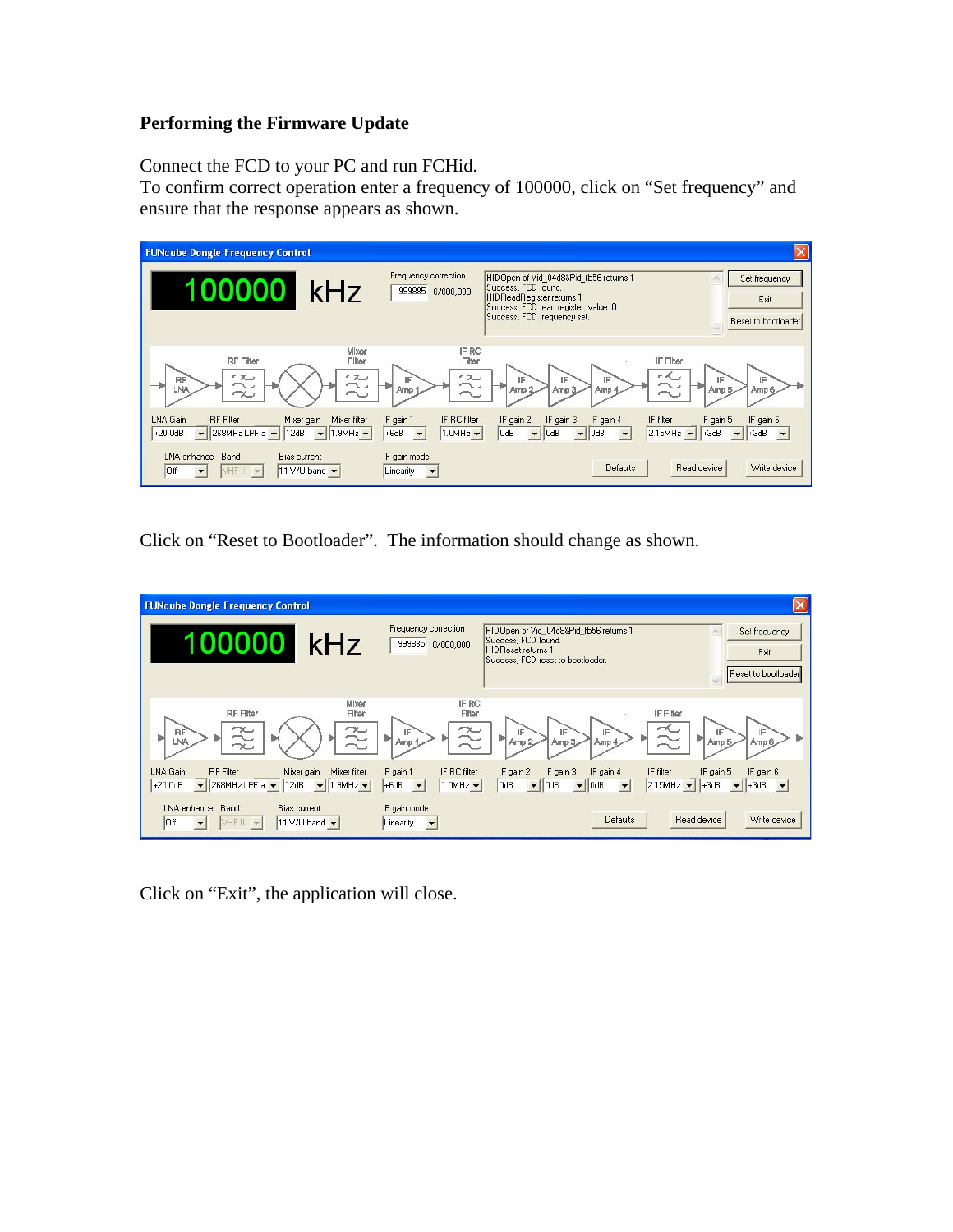Run the Bootloader program – FCHIDBL.

The following window will open.

| <b>FUNcube Dongle Bootloader</b>                                                                                                                                                                                                                                                                        |                                                                                                        |
|---------------------------------------------------------------------------------------------------------------------------------------------------------------------------------------------------------------------------------------------------------------------------------------------------------|--------------------------------------------------------------------------------------------------------|
| HIDOpen of Vid_04d8&Pid_FB56 returns 1<br>USB VID/PID found.<br><b>HIDQuery returns 1</b><br>Query message: FCDBL<br>FCD in bootloader mode<br>Byte address range: 0x002A00 - 0x007E00<br>PC address range: 0x001C00 - 0x005400<br>Device ID address set<br>Device ID read, DEVID=0x4203, DEVREV=0x0200 | Open file<br>Write firmware<br>Verify firmware<br>Reset to app<br>Query device<br>Erase device<br>Exit |

Click on "Open file", the following window will open allowing you to navigate to the location in which you saved the firmware binary file.

| Open                                     |                       |                            |   |                        |        |
|------------------------------------------|-----------------------|----------------------------|---|------------------------|--------|
|                                          | Look in: <b>C</b> FCD |                            | ▼ | $+$ a r $\overline{E}$ |        |
| My Recent<br><b>Documents</b><br>Desktop | export18f             |                            |   |                        |        |
| My Documents                             |                       |                            |   |                        |        |
| My Computer                              |                       |                            |   |                        |        |
|                                          | File name:            |                            |   | ▼                      | Open   |
| My Network<br>Places                     | Files of type:        | *.bin<br>Open as read-only |   | $\blacktriangledown$   | Cancel |

Select the file and click "Open"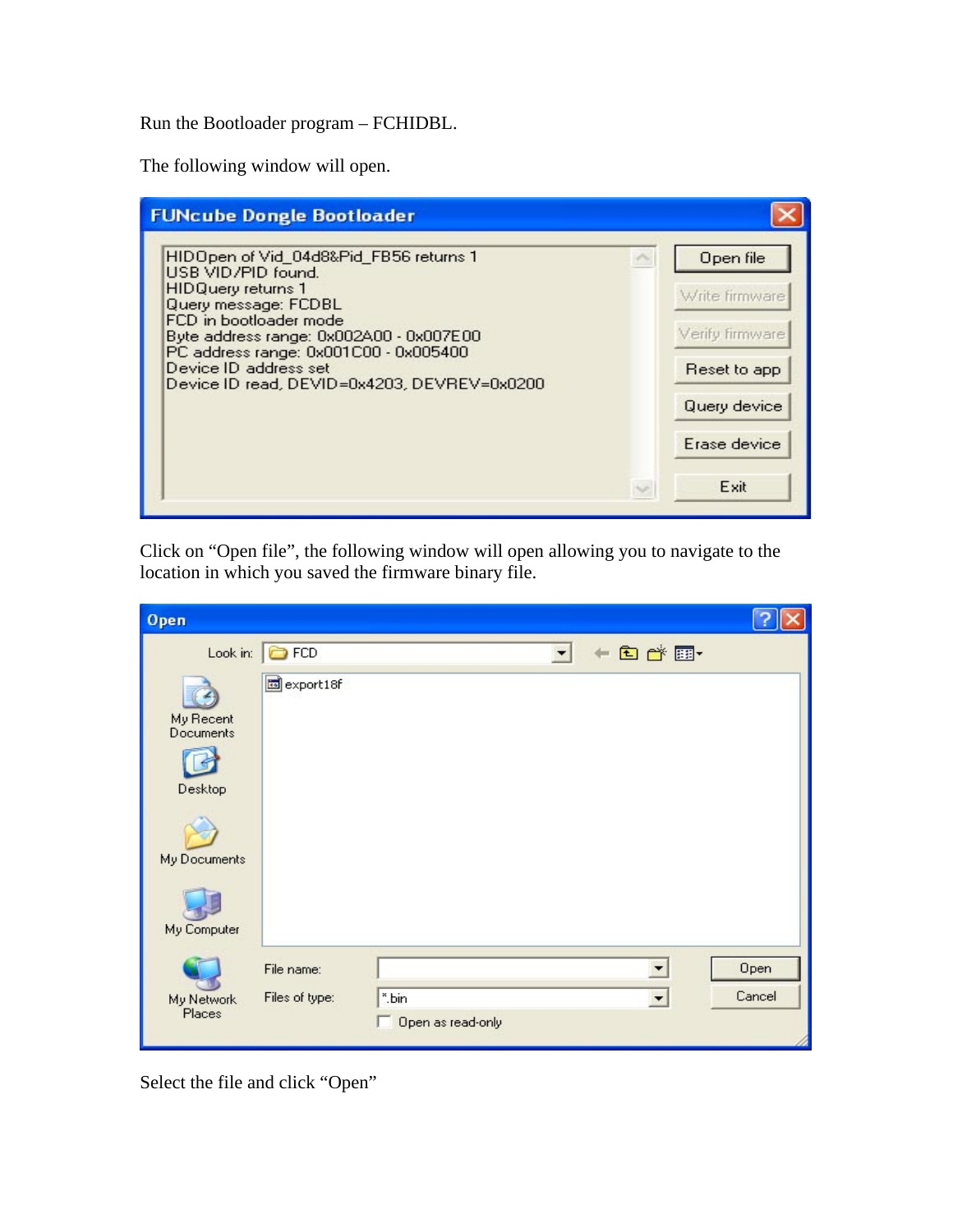The Bootloader program will respond as shown.

| <b>FUNcube Dongle Bootloader</b>                                                                                                                                                                                                                                                                                                    |                                                                                                        |
|-------------------------------------------------------------------------------------------------------------------------------------------------------------------------------------------------------------------------------------------------------------------------------------------------------------------------------------|--------------------------------------------------------------------------------------------------------|
| File opened<br>File read<br>HIDOpen of Vid_04d8&Pid_FB56 returns 1<br>USB VID/PID found.<br><b>HIDQuery returns 1</b><br>Query message: FCDBL<br>FCD in bootloader mode<br>Byte address range: 0x002A00 - 0x007E00<br>PC address range: 0x001C00 - 0x005400<br>Device ID address set<br>Device ID read, DEVID=0x4203, DEVREV=0x0200 | Open file<br>Write firmware<br>Verify firmware<br>Reset to app<br>Query device<br>Erase device<br>Exit |

Click on "Write firmware", the program will respond as follows.

| <b>FUNcube Dongle Bootloader</b>                                                                                                                                                                          |                                                                |
|-----------------------------------------------------------------------------------------------------------------------------------------------------------------------------------------------------------|----------------------------------------------------------------|
| HIDOpen of Vid_04d8&Pid_FB56 returns 1<br>FCD found.<br>Please wait: erase may take up to ten seconds<br>Erase completed.HIDOpen of Vid_04d8&Pid_FB56 returns 1<br>FCD found.<br>Device ID address<br>set | Open file<br>Write firmware<br>Verify firmware<br>Reset to app |
| Firmware writtenHIDOpen of Vid_04d8&Pid_FB56 returns 1<br>FCD found.<br>Device ID address<br>set.                                                                                                         | Query device<br>Erase device<br>Exit                           |

If you scroll to the bottom of the text box it should end with the words "Firmware verified".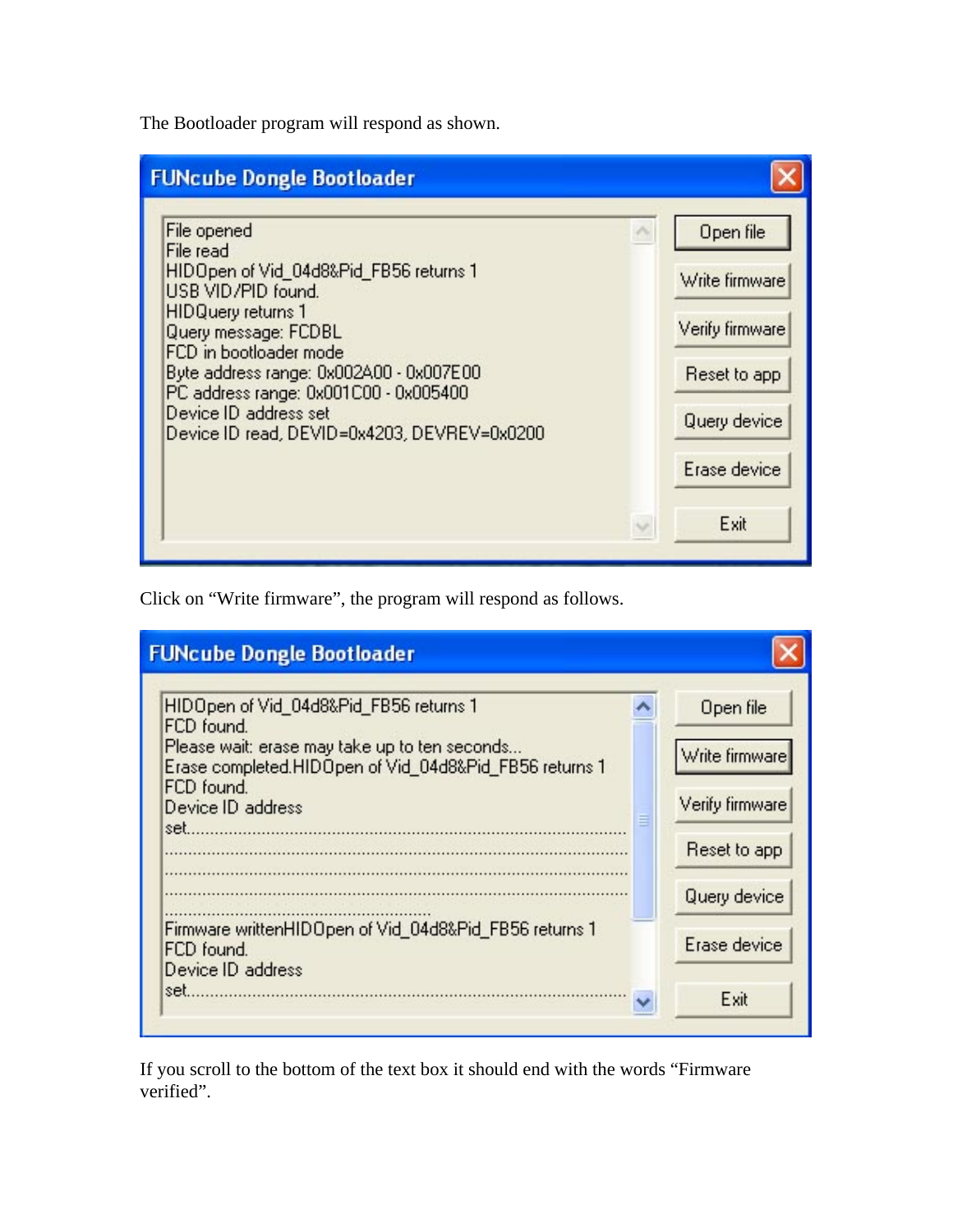Your firmware update is complete but you MUST reset your FCD to its SDR (or application) mode.

Click on "Reset to app", the following will be seen. (The error is correct as the FCD is no longer in Bootloader mode)

| <b>FUNcube Dongle Bootloader</b>                                                               |        |                 |
|------------------------------------------------------------------------------------------------|--------|-----------------|
| HIDOpen of Vid_04d8&Pid_FB56 returns 1<br>USB VID/PID found.                                   |        | Open file       |
| <b>HIDQuery returns 1</b><br>Query message: FCDAPP 18.06<br>Error: not in recoginised FCD mode |        | Write firmware  |
|                                                                                                |        | Verify firmware |
|                                                                                                |        | Reset to app    |
|                                                                                                |        | Query device.   |
|                                                                                                |        | Erase device    |
|                                                                                                | $\sim$ | Exit            |

Notice the fourth line down in the text box: "Query message: FCDAPP 18.06" This identifies the firmware version loaded, in this case  $18.06 = v18f$ . For more information see "Using the Bootloader to Identify Firmware Version" below.

Click on "Exit" to close the Bootloader program.

Run FCHid, enter 100000 as the frequency and check that the FCD responds as before.

| <b>FUNcube Dongle Frequency Control</b>                                                                                                        |                                                                                           |                                                                                                                                                                   | $\overline{\mathsf{x}}$                                                                                                            |
|------------------------------------------------------------------------------------------------------------------------------------------------|-------------------------------------------------------------------------------------------|-------------------------------------------------------------------------------------------------------------------------------------------------------------------|------------------------------------------------------------------------------------------------------------------------------------|
| 100000<br>kHz                                                                                                                                  | Frequency correction<br>999885<br>0/000.000                                               | HIDOpen of Vid 04d8&Pid fb56 returns 1<br>Success, FCD found.<br>HIDReadRegister returns 1<br>Success, FCD read register, value: 0<br>Success, FCD frequency set. | Set frequency<br>Exit<br>Reset to bootloader                                                                                       |
| Mixer<br><b>RF</b> Filter<br>Filter<br>$\sim$<br>$\sim$<br>RF<br>LNA                                                                           | IF RC<br>Filter<br>22<br>IF<br>Amp:                                                       | IF<br>IF<br>IF<br>Amp <sub>2</sub><br>Amp 3<br>Amp 4                                                                                                              | IF Filter<br>∼<br>Æ<br>Amp 5<br>Amp 6                                                                                              |
| LNA Gain<br><b>RF</b> Filter<br>Mixer filter<br>Mixer gain<br>$\bullet$ 268MHz LPF a $\bullet$ 12dB<br>$+20.0dB$<br>$\bullet$ 1.9MHz $\bullet$ | IF gain 1<br>IF RC filter<br>$+6dB$<br>$\overline{\phantom{0}}$<br>$1.0MHz$ $\rightarrow$ | IF gain 3<br>IF gain 2<br>IF gain 4<br>OdB<br>$\overline{\phantom{a}}$<br>  0dB<br>$-$ 0dB<br>$\overline{\phantom{a}}$                                            | IF gain 5<br>IF gain 6<br>IF filter<br>$2.15MHz$ $\rightarrow$<br>$+3dB$<br>$\blacktriangleright$ +3dB<br>$\overline{\phantom{a}}$ |
| LNA enhance<br><b>Bias current</b><br>Band<br>Off<br>VHF II<br>11 V/U band $\blacktriangledown$<br>$\overline{\phantom{a}}$<br>$\rightarrow$   | IF gain mode<br>Linearity<br>$\blacktriangledown$                                         | <b>Defaults</b>                                                                                                                                                   | Write device<br>Read device                                                                                                        |

Your FCD is now updated and ready for use.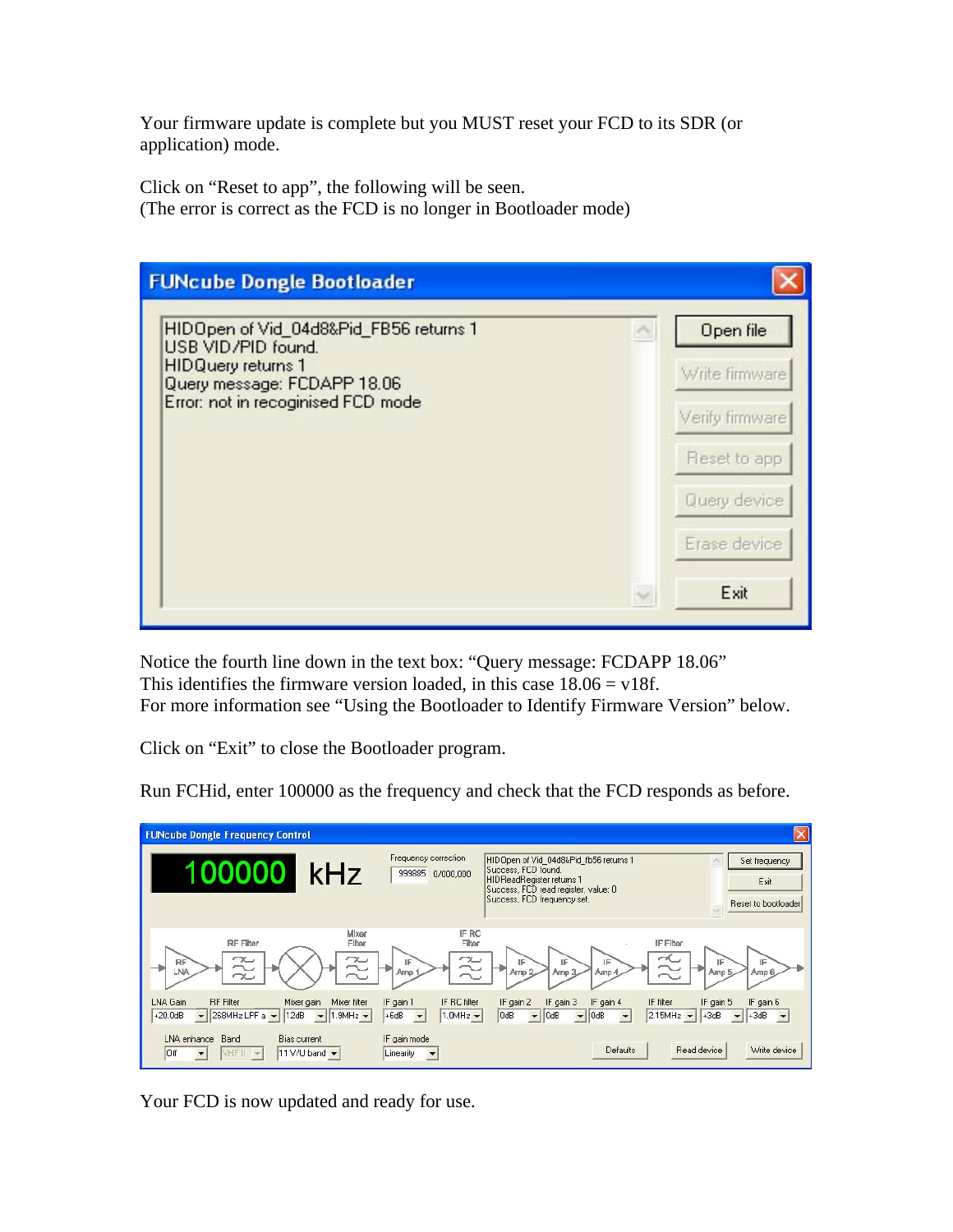#### **Using the Bootloader to Identify FCD Firmware Version**

This function can be used to identify the firmware loaded in an unknown FCD. Run the Bootloader program with the FCD in application mode. If the FCD has firmware 18b or 18c loaded the following will be seen.



If the FCD has firmware 18d or later loaded it will appear as below.

| <b>FUNcube Dongle Bootloader</b>                                                          |                                   |
|-------------------------------------------------------------------------------------------|-----------------------------------|
| HIDOpen of Vid_04d8&Pid_FB56 returns 1<br>USB VID/PID found.<br><b>HIDQuery returns 1</b> | Open file                         |
| Query message: FCDAPP 18.06<br>Error: not in recoginised FCD mode                         | Write firmware<br>Verify firmware |
|                                                                                           | Reset to app                      |
|                                                                                           | Query device.                     |
|                                                                                           | Erase device                      |
|                                                                                           | Exit                              |

Line 4 indicates the firmware version installed.

"FCDAPP 18.04" - version 18d "FCDAPP 18.05" - version 18e "FCDAPP 18.06" - version 18f